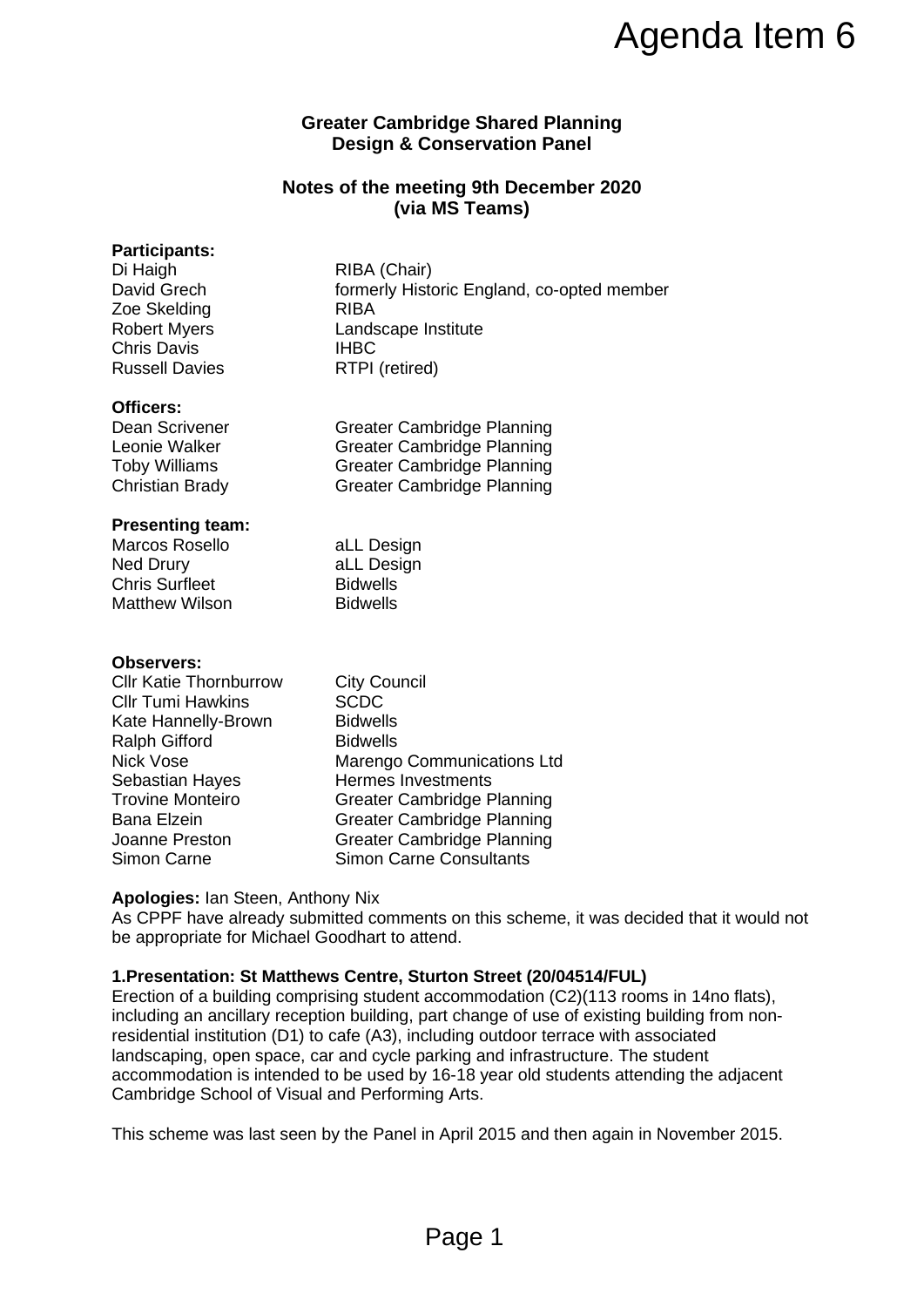The Panel's comments were as follows:

# **Concept of the raised student accommodation block**

Previous reviews had been supportive of this concept. It seemed to promise several benefits including offering great views out into the surrounding canopy of mature plane trees from the student rooms. A building that is raised up above ground level would create the possibility of longer views into and through the park at street level. Two previous examples of similarly raised buildings designed by the architects, Peckham Library and Sharp Centre, Toronto, were shown as examples.

The Panel questions whether the transparency originally aspired to will now be achieved, as the underside of the building is substantially built over the existing building and has several additional enclosures beneath. These all tend to block the views beneath the building through to St Matthew's Piece. In addition, the new building has an awkward relationship with the earlier building, in that it makes no attempt to respond to the original in the choice of materials or in its configuration.

# **Impact on the character and appearance of the Conservation Area**

There was no real analysis of the relationship with existing buildings on New Street and the adjacent streets in the Conservation Area, which are predominantly two storey houses with pitched roofs. The one building shown as an example on sections is a three storey with roof extension student accommodation block. This is outside the Conservation Area and is not typical as a benchmark scheme for this area.

This version of the scheme proposes a block that is three stories high + 1 attic level, starting at more than 2 stories above ground. The Panel feels that this new, 6+ storey block, would be prominent for much of the year and it would tower over the surrounding area.

# **Reception building**

The new single story reception block proposed for the New Street frontage seems to be architecturally incongruous. This building in buff brick has no relationship with the architecture of either of the main buildings. Its purpose is mainly as a bin store. It would give no security surveillance along the main access route and does not offer facilities needed for a porter's lodge. It would block the views beneath the new building and impact on the drama of its siting.

# **Security and night time surveillance**

The panel are concerned at the lack of security surveillance along the route that leads to the student rooms. As this is an open public path leading to the café, there would be no control over its use and this could lead to incidents of forced access into the blocks. An outline external lighting strategy would be useful for assessing its night-time use.

# **Landscaping**

Building amongst the trees is felt to be an exciting idea, but the management of the landscaping will make a considerable difference to achieving this. The scheme is dependent on the trees remaining their full shape and size. However, the plane trees have previously been pollarded and this regime will need to be maintained, which thins the tree canopy.

- There is to be little open space available specifically for the students' use. The green roof terrace will be a sedum roof and not accessible to the residents for safety reasons.
- The route leading to the public café and terrace is only available from the north and is not easily reached from the public park on St Matthews Piece or the playground to the south.
- It was questioned whether the meadow planting would work in close proximity to the building. It might thrive better in the garden area to the south of the building.
- A visual assessment with distant views should be undertaken to establish the impact of the new building on the public space and the surrounding streets.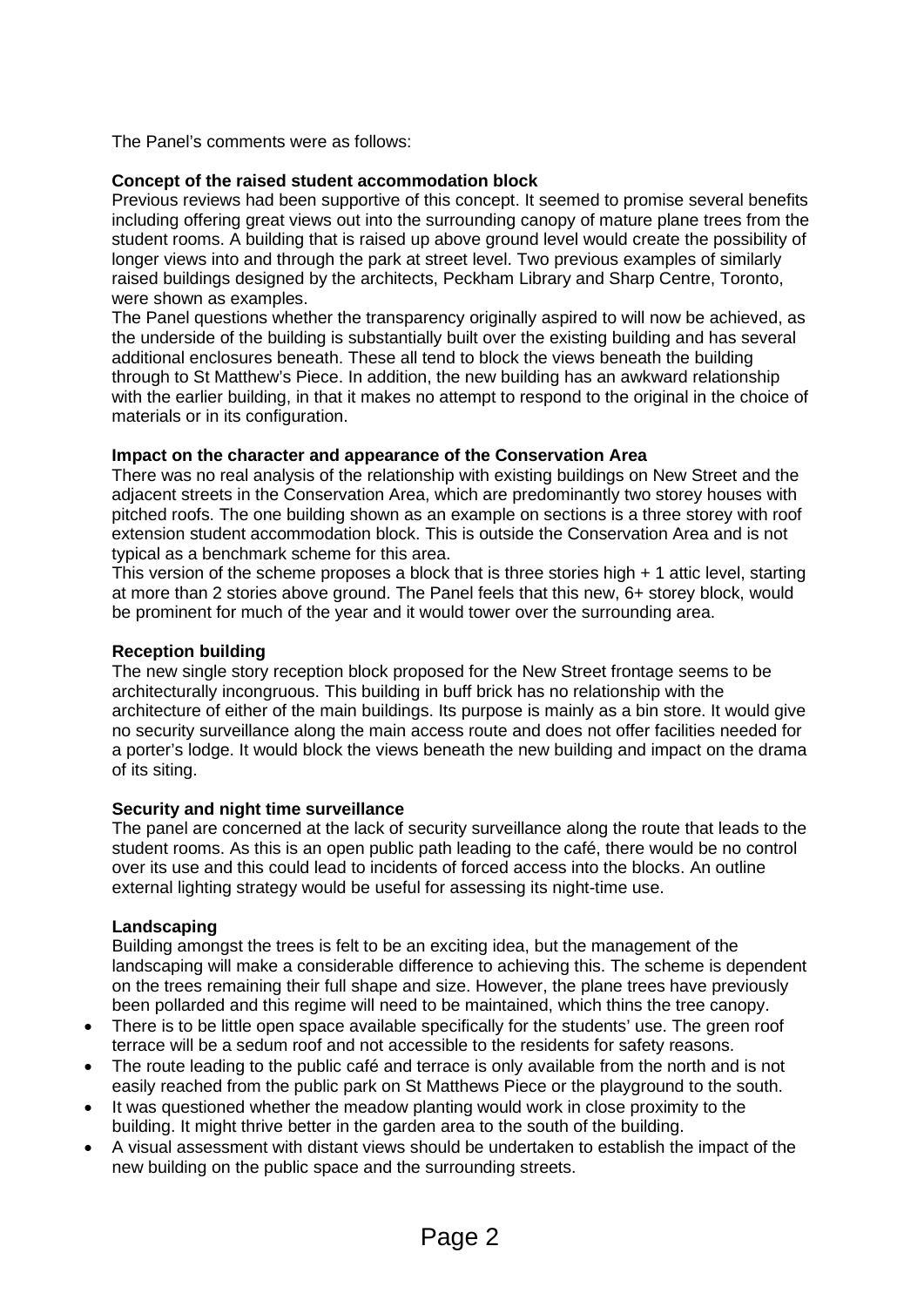# **Practicalities central to the maintenance of the scheme**

As this proposal is for an unusual form of building that does not sit directly on the ground, there are several practical issues that need to be resolved at the design stage. The Panel is concerned that robust solutions did not seem to be yet in place for some key aspects including:

- The servicing strategy collects vertical riser ducts in the stair cores. It was not clear how the many soil pipes from the en suite bathrooms would be connected to this point and still achieve viable falls within the underbelly services zone currently shown.
- The access depth allowed above the plant installed on the roof of the existing studio seemed inadequate for maintenance of these units or to give access to the soffit of the new building.
- Window cleaning would have to be undertaken from within the student rooms as there is no external maintenance access route. The placing of the applied terracotta baguettes would need to allow the windows to be able to open fully to achieve internal cleaning.
- Façade maintenance would similarly require an access strategy to be built in from the start. Bird proofing on the terracotta battens could to alter the aesthetic impact of the cladding.

### **Quality of the proposed common room spaces.**

• The common room spaces are long, narrow rooms lit from one end via an internal light well. This is also their only source of ventilation, so the windows will be opening lights. However, this 3 storey light well is sealed at the base so cannot generate air movement to ventilate the rooms. The Panel feels that this would be likely to provide a poor environment for these shared spaces. There might also be an issue with rubbish being thrown into the courtyard.

### **Amenities and cycle parking at ground level**

- Cycle parking has been located around the site, but with very little under cover. As shown, some of the visitor cycle parking, would be on a steep gradient. It was felt that the cycle parking spaces provided at roof level involves a tortuous access route via the lifts and was not practically viable. It could result in students tending to lock their bikes to the surrounding site railings as an easier option.
- The feasibility of locating an electricity sub-station beneath the building was questioned.
- Night-time views had been requested at a previous review as the design and provision of lighting would be important for both local residents and student population.
- No shading studies have been shown to explore the degree of overshadowing caused by the elevated block at different times of the year.
- A SuDs and rainwater harvesting strategy has not yet been put in place.

### **Conclusion**

**A proposed four storey block of student accommodation, raised two stories above the surrounding site and the existing building, is proposed for this site. At 32m, this is higher than the surrounding development and would have a considerable impact on the Conservation Area. Although the Panel recognises the attractions in raising the rooms into the height of the surrounding tree canopy, it is not convinced that the suggested transparency at street level will still be achieved. The proposal for a brick reception and bin store on New Street seems to be an incongruous addition that would block this view.**

**The unorthodox arrangement of this scheme brings a number of non-standard practical challenges. The Panel is not yet convinced that these issues are sufficiently well resolved to ensure that this would be a robust building, which can be easily maintained in the future. They are concerned that the strength of the original vision would be compromised over time.**

**VERDICT - RED (4), AMBER (2)**